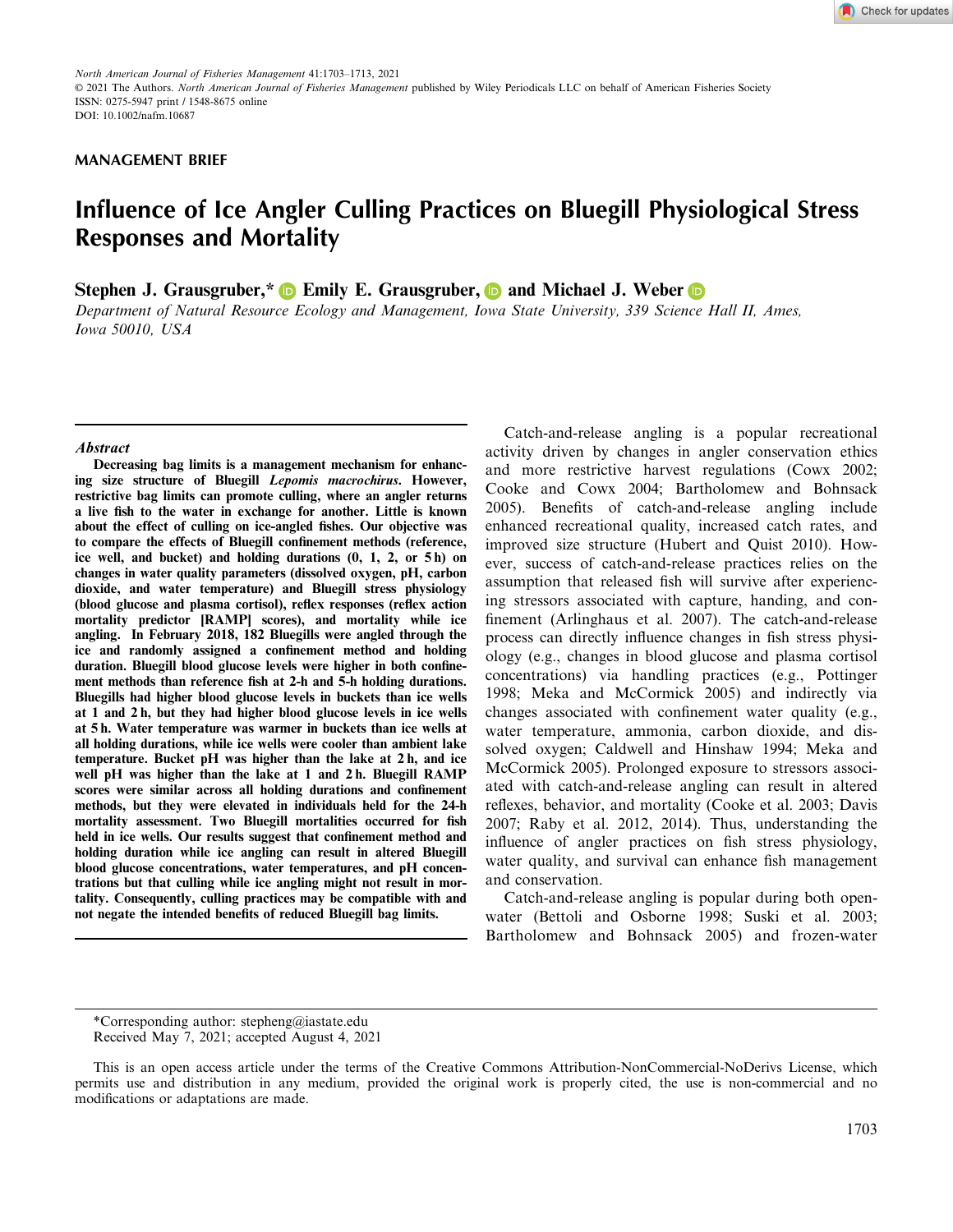(i.e., ice angling Margenau et al. 2003; Cooke and Cowx 2004; Louison et al. 2017a, 2017b) seasons. However, most of the research assessing the effects of angling on alterations to fish stress physiology, behavior, and survival has taken place during open-water periods (e.g., Cooke et al. 2002, 2003; Bettinger et al. 2005; Brill et al. 2008; Wedemeyer and Wydoski 2008) when water temperatures and fish metabolic rates are at their highest (Winter et al. 2018). Comparatively, there is less information concerning the effects of catch-and-release ice angling on fish stress physiology, behavior, and survival when water temperatures and metabolic rates are their lowest (but see Louison et al. 2017a, 2017b; Twardek et al. 2018; Winter et al. 2018; Bieber et al. 2019; Logan et al. 2019). Yet, an appreciable number of ice-angled fishes are released (Margenau et al. 2003; Schroeder and Fulton 2014), including following competitive liverelease ice-angling events (e.g., the Brainerd Jaycees Ice Fishing Extravaganza in Gull Lake, Minnesota [\[http://]([http://icefishing.org];) [icefishing.org\];]([http://icefishing.org];) Reel Fun Ice Fishing Tournament in Grand Lake, Michigan [\[http://www.icefishingalpena.c]([http://www.icefishingalpena.com];) [om\];]([http://www.icefishingalpena.com];) and Northern Challenge Fishing Derby in Tupper Lake, New York [\[https://www.tupperlake.com/events/]([https://www.tupperlake.com/events/northern-challenge-fishing-derby]) [northern-challenge-]([https://www.tupperlake.com/events/northern-challenge-fishing-derby])fishing-derby]). Furthermore, recreational ice anglers are increasingly incorporating culling practices due to changes in fishing regulations, such as decreases in bag limits (i.e., the number of fish an angler is permitted to harvest). Culling occurs when an angler returns a captured and confined fish to the water in exchange for a fish captured at a later time (Kerr and Kamke 2003; Isermann and Paukert 2010). While there is increasing insight into physiological responses of fish captured through the ice, little is known about the postrelease survival of these fish (but see Twardek et al. 2018) and how it may vary across different angler culling practices, such as duration of holding time and type of confinement. Therefore, it is important to evaluate whether various ice-angling practices such as confinement method and holding duration influence stress and mortality of fishes to understand whether fish culled by recreational anglers or fish released following ice-angling tournaments survive. Information regarding the effects of culling practices can develop best angler practices to improve the survival of ice-angled fish (e.g., Cooke and Suski 2005; Cooke and Schramm 2007).

Unforeseen mortality caused by catch-and-release ice angling is important to understand, as harvest rates for sport fishes can remain constant (Deroba et al. 2007) or increase (Teisl et al. 1993; Radomski 2003; Isermann et al. 2005) during the ice-angling season. Bluegill *Lepomis macrochirus* is an important sport and food fish (Edison et al. 2006) that can experience significant harvest during open-water and ice seasons (Reed and Parsons 1999). For instance, the exploitation rate of quality-sized Bluegills  $(>150 \text{ mm}$  total length) was 35% of the population within the first month of the opening of the Mid Lake fishery in Wisconsin, USA (Goedde and Coble 1981). Additionally, Bluegills in Lake Onalaska, Wisconsin, USA, accounted for 91% (31,696 kg) of the winter creel in 1976–1977 (Rach and Meyer 1982). Historically, fisheries managers considered harvest regulations for Bluegills unnecessary (Coble 1988) because angler harvest was thought to be important for mitigating density-dependent responses (decreased growth and poor size structure associated with high abundance; Krumholz 1946; Tomcko and Pierce 2011). However, recent literature suggests that excessive harvest of Bluegills can be a driver of undesirable size structure (Drake et al. 1997; Beard and Essington 2000; Crawford and Allen 2006) characterized by an abundance of small and similarly sized individuals (Hubert and Quist 2010). Consequently, some state agencies have started decreasing angler bag limits to improve Bluegill size structure (e.g., Beard et al. 1997; Jacobson 2005; Edison et al. 2006; Rypel 2015). For instance, the Wisconsin Department of Natural Resources developed regulations aimed at improving panfish size structure in 94 systems by decreasing bag limits to as low as 15 panfish per day with no more than 5 of one species (Wisconsin Department of Natural Resources 2015). Even more conservatively, the Minnesota Department of Natural Resources proposed increasing the number of special-regulation lakes for sunfish (bag limits of 5–10 fish per day) from 57 to 200–250 lakes by 2023 (Minnesota Department of Natural Resources 2020). Research in Illinois (Edison et al. 2006) and Nebraska (Paukert et al. 2002) suggests that anglers are more likely to support more restrictive regulations with the possibility of improved Bluegill size structure.

While reduced bag limits may curtail the number of fish harvested, it may also promote angler culling, as individuals larger than those confined may be captured after the bag limit is reached. Ice anglers use various methods to confine their catch, including buckets or ice wells (holes cut into the ice surface that hold fish and exchange water with the lake), that may have differential effects on culled fish stress physiology and survival. Research on Largemouth Bass *Micropterus salmoides* (Kwak and Henry 1995; Siepker et al. 2007), Smallmouth Bass *M*. *dolomieu* (Gravel and Cook 2008), and Walleye *Sander vitreus* (Goeman 1991; Reeves and Bruesewitz 2007) catch-and-release angling during open-water periods indicates that mortality can occur as a result of culling. If survival of culled fish is low, bag limits intended to preserve stocks may be less effective (Post et al. 2002). Therefore, understanding the effects of different holding treatments on fish stress physiology and survival is critical for successful angler culling and implementing more conservative harvest regulations.

Ice angling (Louison et al. 2017b) and exercise at low water temperatures (Winter et al. 2018) induce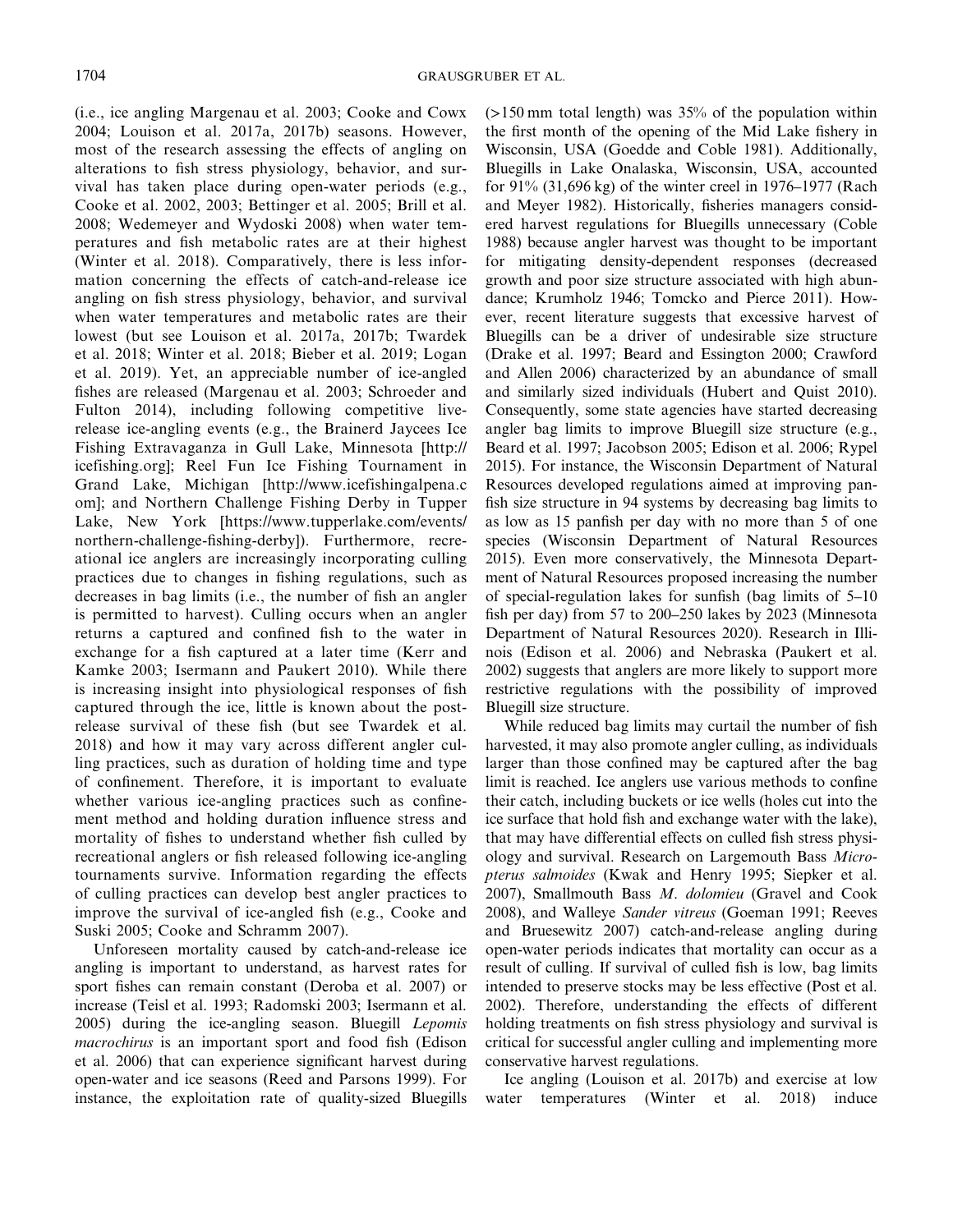physiological changes in Bluegills indicative of stress. However, information concerning how ice-angling confinement methods influence water quality, fish stress physiology, and survival is scarce. Identifying confinement methods that reduce fish stress and increase survival will improve fish welfare and benefit restrictive harvest regulations. Therefore, our objectives were to compare the effects of confinement methods (ice well and bucket) and holding duration  $(0, 1, 2, \text{ and } 5 \text{ h})$  on changes in water quality parameters (dissolved oxygen, pH, carbon dioxide, and water temperature), Bluegill physiological stress responses (blood glucose and plasma cortisol), reflex responses (reflex action mortality predictor [RAMP] scores), and mortality rates. Confined Bluegills were hypothesized to have higher blood glucose and plasma cortisol concentrations, reflex impairments, and mortality rates than released fish. Additionally, we hypothesized that Bluegills held in buckets would have higher blood glucose and plasma cortisol concentrations than those held in ice wells, and buckets would have lower dissolved oxygen concentrations and higher water temperatures relative to ice wells. Insights from this research will provide valuable information on whether confinement methods and holding duration influence the stress and survival rates of culled Bluegills during ice angling

#### **METHODS**

*Study overview.—* On February 22 and 25, 2018, 182 Bluegills (average  $TL = 167$  mm;  $SD = 16$ ) from Twin Anchors Pond in Colo, Iowa, USA were ice-angled between 0700 and 1800 via rod and reel. The 2 d of sampling had high temperatures of 1.1°C and 6.7°C, low temperatures of −3.9°C and −4.4°C, and average temperatures of −1.1°C and 0.6°C. All fishing rods had 1.36-kg test line and were baited with a #14 tungsten jig tipped with a wax worm. Five anglers participated on the February 22 and 18 anglers on February 25, with fishing depths ranging from 1.5 to 4.3 m.

*Collection and holding protocols.—* Confinement methods consisted of an 18.9-L bucket and a 1.1-L ice well that was cut in the ice surface and connected to the lake. After angling, Bluegills  $(N = 137)$  were randomly assigned to a treatment. Treatments consisted of a combination of confinement method and holding duration (1, 2, or 5 h), or fish were immediately processed and returned to the lake (hereafter referred to as "reference Bluegills"). Treatments were based on common practices of ice anglers in the region. An additional 44 Bluegills were randomly held in an 18.9-L bucket or ice well for 2 h or immediately released into a mortality monitoring cage for 24 h. Each bucket was filled with 3.8 L of lake water at the time of Bluegill capture. All buckets used were identical in size (18.9 L) and color (blue) to avoid any potential bias (Barcellos et al. 2009). Ice wells were drilled with a 20.3-cm-diameter auger and included a solid bottom except for a 1.5-cm hole in the base of the well to allow for water exchange with the lake.

*Blood collection and analysis.—* Blood samples were drawn either immediately postcapture  $(\leq 1 \text{ min})$  or 1, 2, or 5 h later. The entire blood draw process took less than 30 s for each Bluegill and should have had a limited effect on reflex responses. A 23-gauge needle with a vacutainer containing 143 units of sodium heparin was inserted ventrally adjacent to the anterior of the anal fin and  $400 \mu L$  of whole blood was removed (Ball and Weber 2017). Each vacutainer was inverted 10 times to mix the sodium heparin and whole blood before being placed into an ice slurry. After collection of all blood samples, a sterile disposable pipette was used to remove  $0.3 \mu$ . The blood that was placed directly onto a FreeStyle Lite test strip (FreeStyle Lite Meter, Abbott Diabetes Care, Alameda, California) to measure blood glucose concentrations (Cousineau et al. 2014; Ball and Weber 2017). The remaining sample was placed in a 14-mL centrifuge tube and spun at 3,500 revolutions per minute for 10 min to separate plasma from red blood cells. Plasma from the top of the sample was removed with a clean, disposable pipette and placed in a microfuge tube and frozen at −80°C for future plasma cortisol processing in the laboratory at Iowa State University.

A Cortisol ELISA kit (Enzo Life Sciences, Farmingdale, New York), a competitive immunoassay, was used to measure quantitative plasma cortisol concentrations (Grausgruber and Weber 2021). The kit uses a monoclonal antibody that competitively binds to plasma cortisol. A standard curve was developed in conjunction with the enzymatic sample reactions. After an incubation time of 2 h, the binding reaction was stopped, and the yellow color generated was read on a microplate reader at 405 nm. Plasma cortisol concentrations were based on the developed standard curve (Chard 1995). Difficulty obtaining sufficient quantities of blood for blood glucose and plasma cortisol analysis in the cold weather environment limited the sample size  $(N = 41)$ Bluegills) for plasma cortisol.

*Reflex impairment assessment.—* Immediately before release, all Bluegills were evaluated for the presence of five reflexes that are consistently present in fish in favorable conditions (RAMP scores; Davis 2005, 2007; Raby et al. 2012). Each reflex was assessed categorically  $(0 = \text{unim} - \text{unim} - \text{im} - \text{im} - \text{im} - \text{im} - \text{im} - \text{im} - \text{im} - \text{im} - \text{im} - \text{im} - \text{im} - \text{im} - \text{im} - \text{im} - \text{im} - \text{im} - \text{im} - \text{im} - \text{im} - \text{im} - \text{im} - \text{im} - \text{im} - \text{im} - \text{im} - \text{im} - \$ paired,  $1 =$  impaired) in a conservative matter. If the evaluator doubted whether the reflex was present, the response recorded was impaired. Reflexes tested included tail grab, body flex, head complex, vestibular–ocular response, and orientation. Evaluation of the tail grab response consisted of the handler attempting to grab the Bluegill's tail with the fish submerged in an 18.9-L bucket containing lake water. Bluegills attempting to immediately burst swim away upon contact indicated an unimpaired response. The evaluator assessed fish body reflex by holding the Bluegill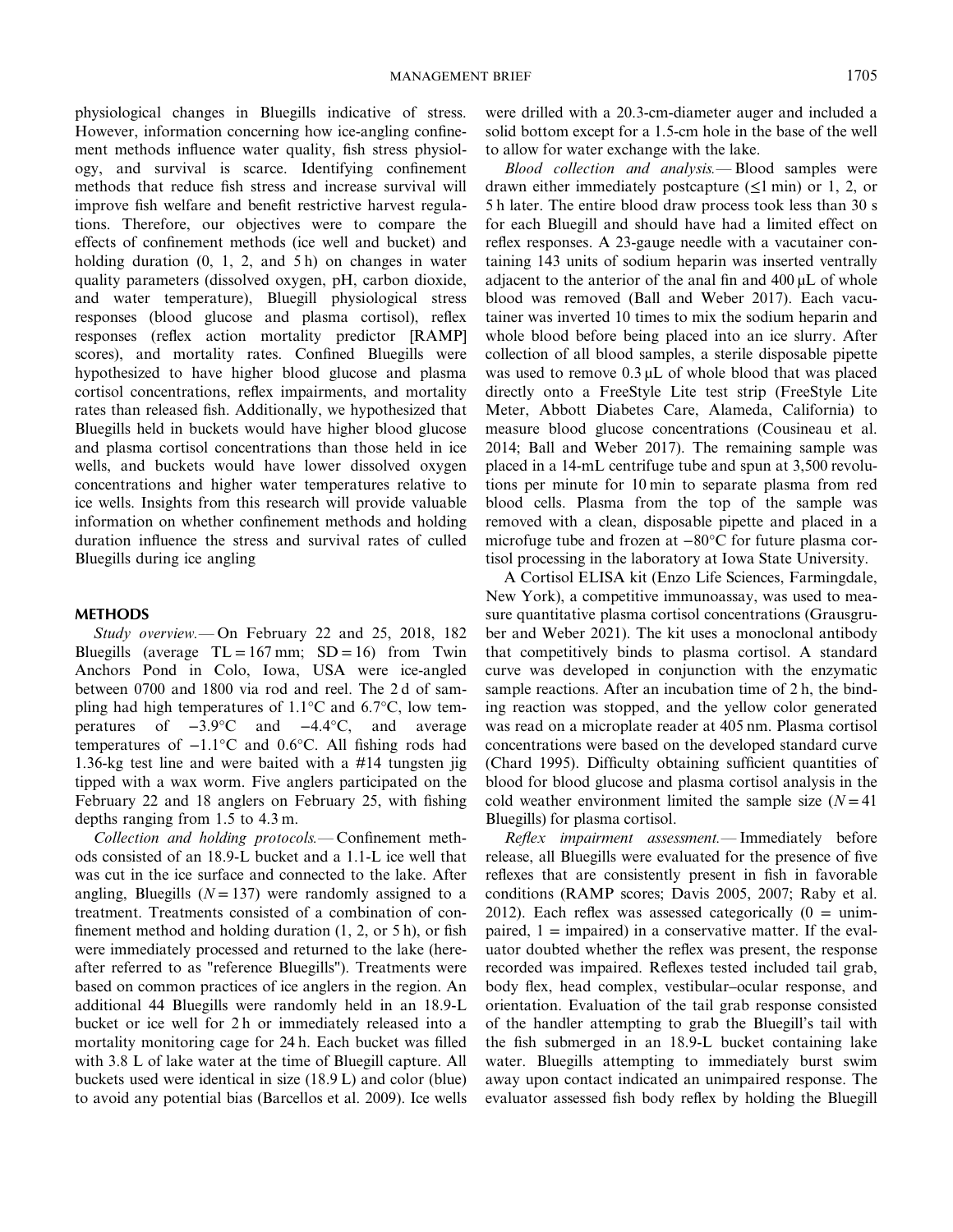out of water using two hands wrapped around the middle of the body. An unimpaired response occurred if the Bluegill actively attempted to struggle free. An unimpaired head complex response occurred if a Bluegill exhibited an irregular ventilation pattern (5 s) when held out of the water. Irregular ventilation patters are observable by watching the opening and closing of the lower jaw. To evaluate the vestibular–ocular response, the evaluator turned the fish on its side (i.e., on a lengthwise axis) out of water. The eye rolling to maintain level pitch and appearance to track the evaluator indicated an unimpaired vestibular–ocular response. Finally, the orientation reflex was evaluated by inverting each Bluegill in an 18.9-L bucket containing lake water just below the surface: an unimpaired response consisted of the fish righting itself within 3 s. The entire reflex assessment took approximately 30 s to complete. Reflex assessments took place before release and after blood sample collection. For each Bluegill, an overall RAMP score was calculated as the proportion of impaired reflexes (Davis 2007).

*Water quality parameters.—* Water quality parameters (dissolved oxygen, pH, water temperature, and carbon dioxide) were measured concurrently with blood draws and RAMP assessments. Reference Bluegill water samples consisted of sampling the water directly in the lake 0.5 m below the ice. Dissolved oxygen (mg/L), pH, and water temperature (°C) were quantified with a HACH Multi HQ 40d meter (HACH, Loveland, Colorado). A LaMotte carbon dioxide DRT kit (LaMotte, Chestertown, Maryland) was used to quantify carbon dioxide concentrations (mg/ L). The carbon dioxide DRT kit uses a titration method where two drops of 1% phenolphthalein indicator were mixed with 20 mL of sample water. A series of 1-mL drops of carbon dioxide reagent B (4253DR) were added to the solution and gently swirled until a faint pink color was produced and persisted for 30 s. The amount of carbon dioxide reagent B used in the titration represented the carbon dioxide concentration in ppm (mg/L).

*Assessing mortality.—* In addition to the 132 Bluegills used for the blood analysis portion of the experiment, 44 additional Bluegills (reference  $= 15$ ; bucket  $= 14$ ; ice well  $= 15$ ) were held in either an 18.9-L bucket or ice well for 2 h or immediately released (reference Bluegill) into a cylindrical mesh cage (height: 1.9 m; diameter 0.9 m) underneath the ice and held for 24 h. Fin clips differentiated Bluegills from each treatment (Coble 1988). After a 24-h holding duration, the number of deceased Bluegills was recorded, and viable individuals underwent the reflex impairment assessment protocol as previously described then released.

*Statistical analyses.—* Due to an incomplete factorial design (i.e., reference fish that were immediately released instead of confined could not be held for any period of time), linear models blocked by sample day with treatment means representing a combination of holding duration and confinement method (e.g., bucket, 2 h postcapture; ice well, 0 h postcapture, etc.) were used to assess whether there were differences in water quality parameters (water temperature, dissolved oxygen, pH, and carbon dioxide) and Bluegill blood glucose concentrations. Thus, for each linear model, seven treatments were compared for each response variable  $(Y_{ij})$ , and all models had a similar structure:

$$
Y_{ij} = \mu + \tau_i + \beta_j + \varepsilon_{ij},
$$

where  $\mu$  is the overall treatment mean,  $\tau_i$  is the effect of the *i*th treatment,  $β<sub>i</sub>$  is the random effect of day, and  $ε<sub>ii</sub>$  is experimental random error. All models were evaluated in R Studio (R Core Team 2017). Post hoc evaluations of linear model assumptions assessed the independence, normal distribution, and equal variance of residuals (McDonald 2014). All model assumptions were met; thus, transformations were not necessary. The "emmeans" package (Lenth 2018) used Tukey's correction for multiple comparisons to compare treatment differences of linear models. Due to the small sample size of plasma cortisol samples across treatments  $(N = 41)$  we did not have sufficient data to conduct the aforementioned analysis. Instead, we assessed mean values  $(\pm 1 \text{ SE})$  for the limited number of observations per treatment  $(n=2-14)$ .

Individual reflex impairment (RAMP) data are proportional and violate the assumptions of a linear model. Therefore, we analyzed these data using a nonparametric Kruskal–Wallis test that is an alternative to a parametric one-way ANOVA. Post hoc multiple comparisons were made using a pairwise Wilcox test with a Benjamini– Hochberg correction that helps avoid type I errors. The package "dplyr" (Wickham et al. 2021) was used to run nonparametric reflex impairment tests and post hoc analysis. Binary logistic regression models with number of Bluegill mortalities as the dependent variable and confinement methods as the independent variable were used to evaluate the number of Bluegill mortalities across confinement methods (2-h bucket, 2-h ice well, and reference Bluegill).

## **RESULTS**

## **Water Quality**

Water quality parameters were significantly different among confinement treatments (water temperature:  $F_{6, 124}$  $= 60.82, P \le 0.0001; \text{ pH: } F_{6, 131} = 5.63, P \le 0.0001; \text{ dis-}$ solved oxygen:  $F_{6, 125} = 3.99$ ,  $P \le 0.0011$ ; carbon dioxide:  $F_{6, 86} = 6.60$ ,  $P \le 0.0001$ ). Mean water temperatures in buckets were significantly higher than the lake at all holding durations except at 5 h (Figure 1A). Conversely, mean water temperatures in ice wells were significantly lower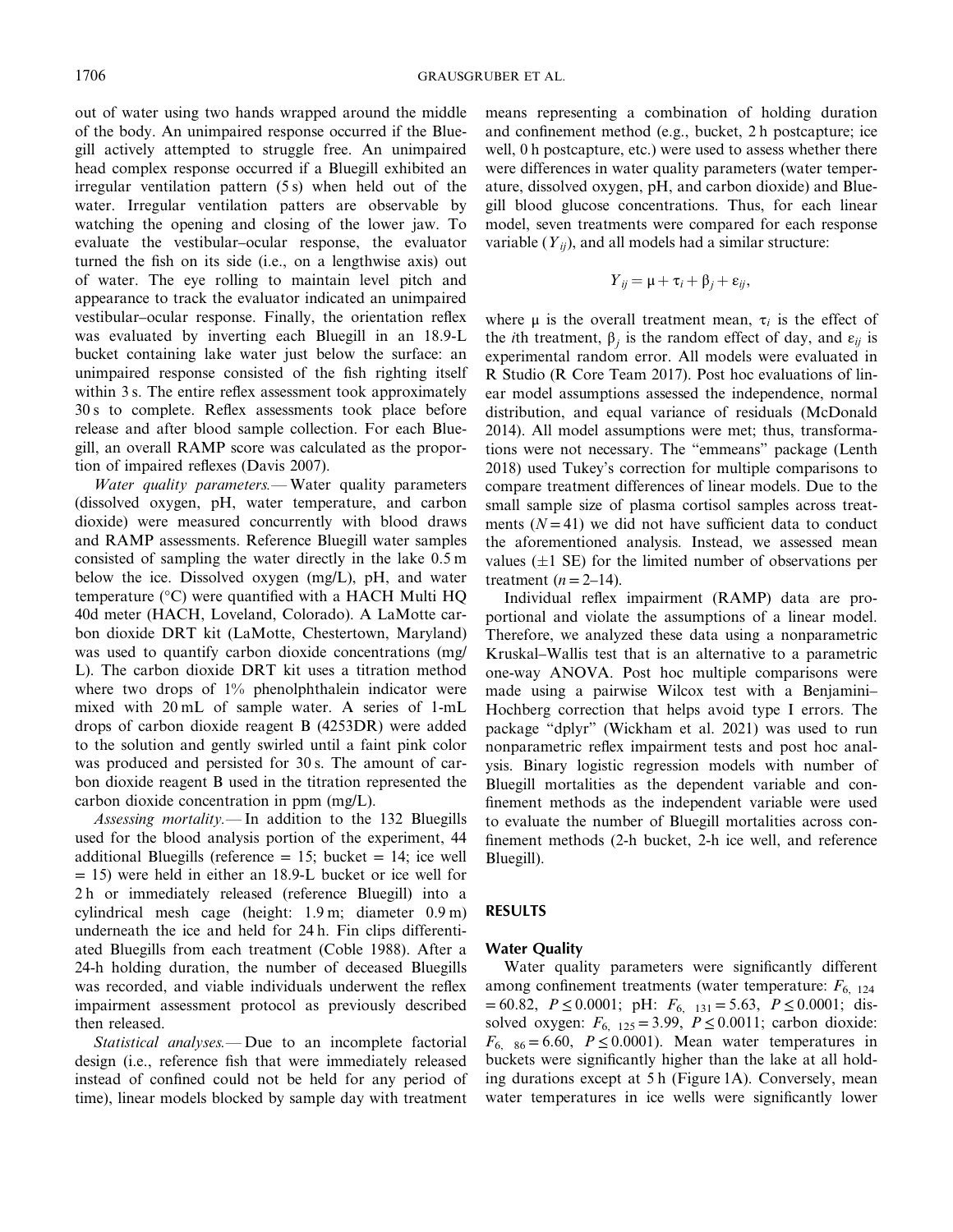

FIGURE 1. (A) Mean ( $\pm$ SE) water temperature (°C), (B) pH, (C) dissolved oxygen (mg/L) and (D) carbon dioxide (mg/L) values for different holding durations  $(1, 2,$  and  $5 h)$  in different confinement methods  $(lake = white with diagonal lines; bucket = black; ice well = light gray)$ . Sample size  $(n)$  is displayed above each bar, and bars sharing similar letters are not significantly different from one another.

than temperatures in the lake and buckets at all holding durations (Figure 1A). Mean pH was significantly higher in ice wells than the lake at 1 and 2 h but similar to buckets and the lake at 5 h (Figure 1B). Confinement method had little effect on mean dissolved oxygen or carbon dioxide across all holding durations (Figure 1C, D).

#### **Blood Glucose and Plasma Cortisol Response**

Blood glucose  $(F_{6, 124} = 20.76, P \le 0.0001)$  concentrations were significantly different among confinement treatments. Mean blood glucose concentrations of Bluegills held for 2 and 5 h in both confinement methods and Bluegills held for 1 h in buckets were all significantly higher than reference Bluegills (Figure 2A). Bluegills held in buckets had higher blood glucose concentrations than ice wells at 1 and 2 h, while ice wells contained Bluegills with higher blood glucose concentrations than buckets at 5 h (Figure 2A). Mean  $(\pm SE)$  Bluegill plasma cortisol concentrations held for 1 h in buckets  $(3.30 \pm 0.46 \text{ ng/mL})$  were more than two times higher than fish held in ice wells  $(1.35 \pm 0.35 \text{ ng/mL})$  and reference Bluegills  $(1.54 \pm 0.54 \text{ ng/m/L})$ mL; Figure 2B). Additionally, mean  $(\pm SE)$  plasma cortisol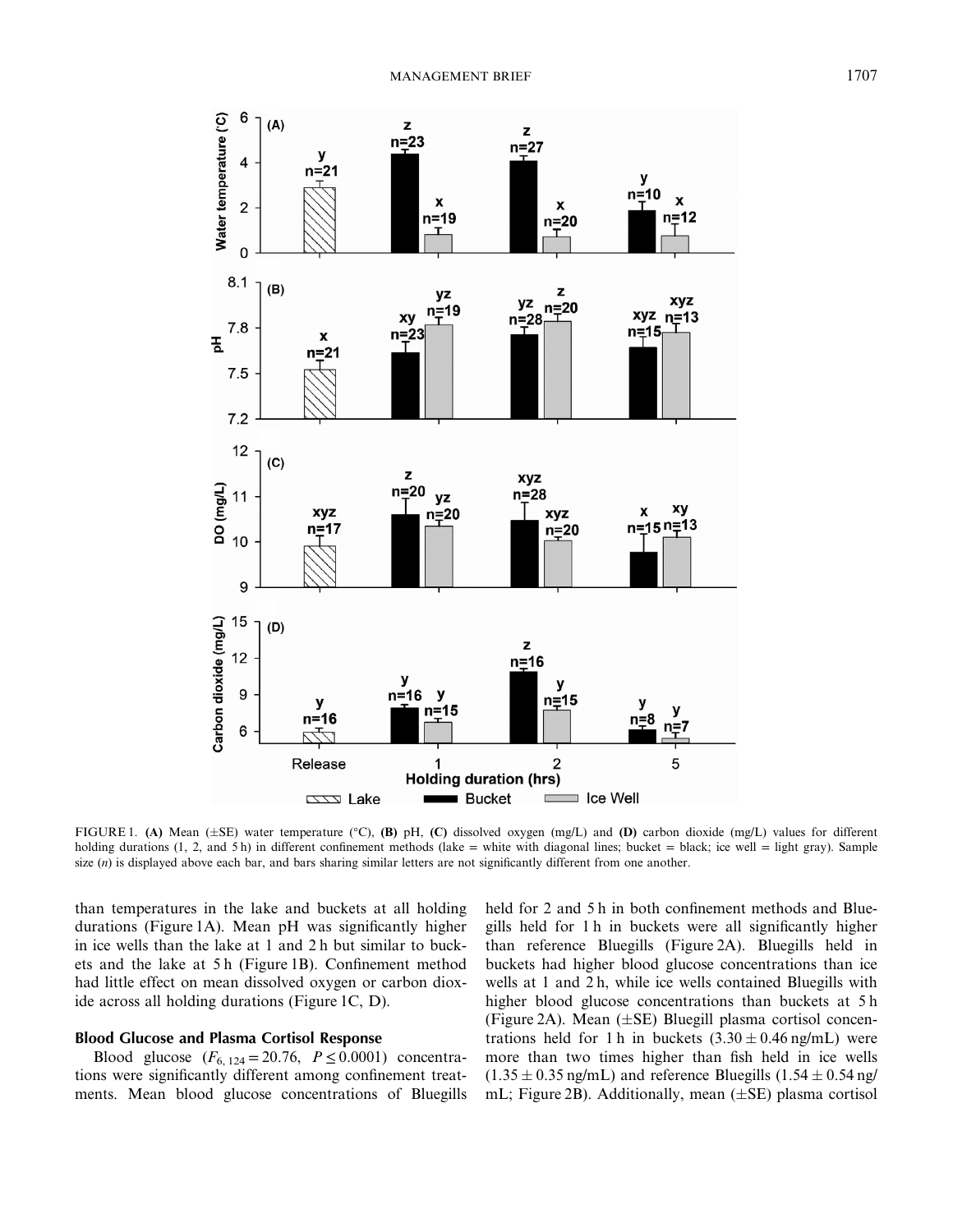

FIGURE 2. Mean ( $\pm$ SE) Bluegill (A) blood glucose (mg/dL) and (B) plasma cortisol (ng/mL) concentrations in different holding durations (1, 2, and 5 h) and in different confinement methods (release = white with diagonal lines; bucket = black; ice well = light gray). Sample size (*n*) is displayed above each bar, and bars of blood glucose sharing similar letters are not significantly different from one another.

concentrations for Bluegill held for 2 h in buckets  $(4.92 \pm 0.000)$ 0.60 ng/mL) and ice wells  $(2.79 \pm 0.59 \text{ ng/mL})$  were numerically higher than reference Bluegills. At 5 h, mean  $(\pm SE)$ Bluegill plasma cortisol concentrations were more than four times higher for fish held in buckets  $(7.57 \pm 1.20 \text{ ng/m})$ mL) than reference Bluegills (Figure 2B).

## **RAMP Scores**

Following confinement, Bluegill average RAMP scores varied from 0.21 to 0.67 and significantly differed across treatments ( $\chi^2$  = 51.06, *P* < 0.0001). Bluegills held for 24 h had the highest mean RAMP scores relative to Bluegills held at all other holding durations and were significantly different than reference Bluegills (Figure 3). Conversely, all confinement methods within holding durations contained Bluegills with similar mean RAMP scores in addition to being similar to reference Bluegills (Figure 3). There were no observed temporal differences within any of the confinement methods.

## **Mortality**

No immediate mortalities occurred during holding. Two mortalities occurred within 24 h postangling for Bluegills held in ice wells, whereas zero mortalities occurred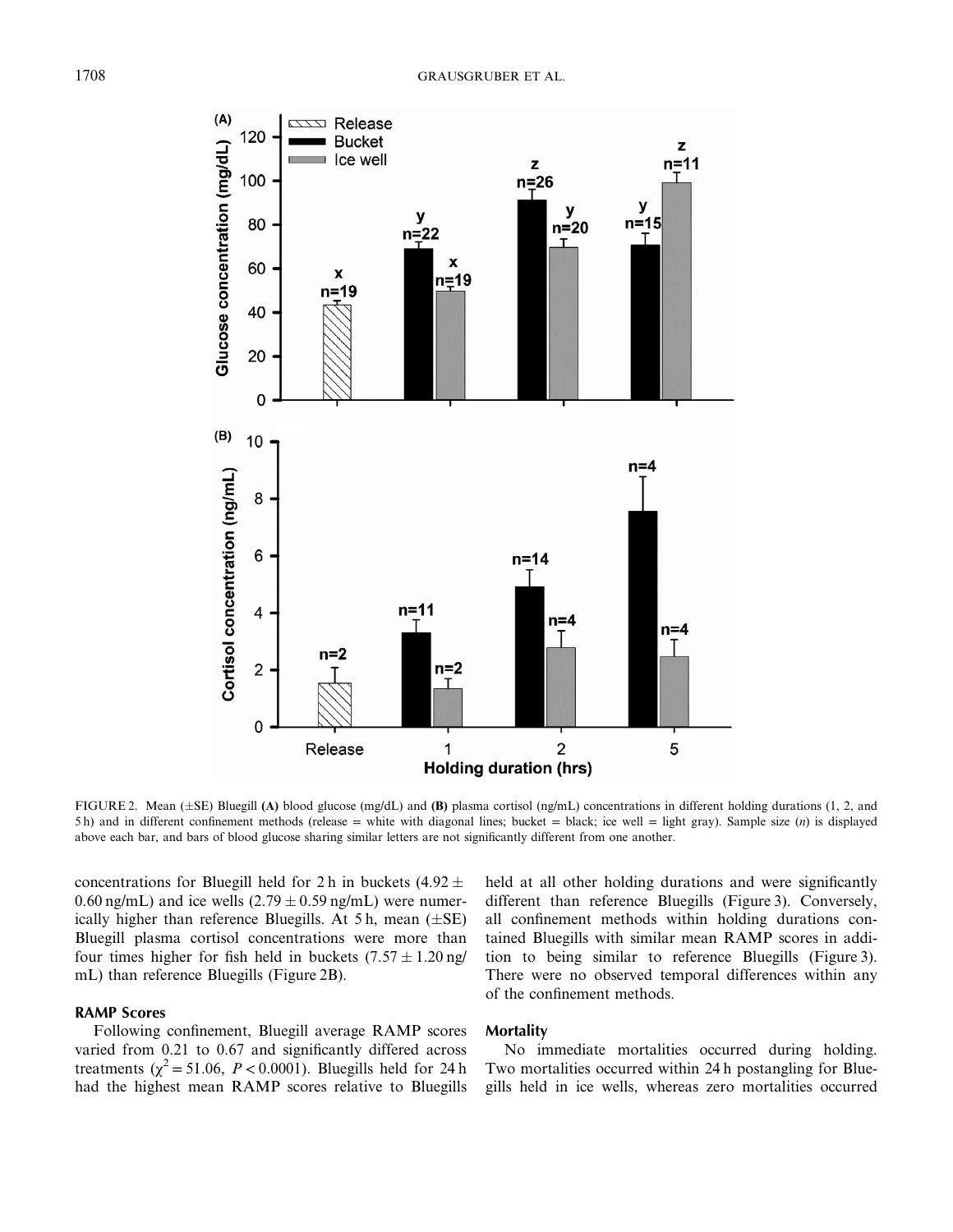

FIGURE 3. Mean (±SE) Bluegill proportional reflex action mortality predictor (RAMP) scores for treatments with different holding durations (1, 2, 5, and 24 h) in different confinement methods (release = white with diagonal lines; bucket = black; ice well = light gray). A score of 0 indicates no impairment, while 1 is impaired. Because individuals could not be held and released, released fish are only included in 0-h and 24-h durations. Sample size (*n*) is displayed above each bar, and bars sharing similar letters are not significantly different from one another.

for Bluegill held in buckets or reference fish. However, there was no effect of treatment on the post-angling mortality rates of Bluegills (ice well versus buckets: *Z*  $= -0.004$ ;  $P = 0.90$ ; ice well versus reference fish:  $Z = -0.004$ ;  $P = 0.90$ ).

# **DISCUSSION**

Confinement method and holding duration influenced water temperatures and pH concentrations, but they had a lesser effect on carbon dioxide and dissolved oxygen concentrations. Water temperatures were significantly lower in ice wells than the lake, perhaps due to the insulating properties of ice (Patterson and Hamblin 1988). However, temperatures in buckets were significantly higher than the lake, possibly due to their blue color that may have absorbed energy from the sunlight, thus warming the water. Water temperature disparities among treatments compared to the lake were a maximum of  $+1.5$ °C for buckets and a minimum of −2.1°C in ice wells. Similarly, during summer months, water temperatures in insulated live wells were up to 3°C warmer than the study system (Plumb et al. 1988). Ice wells at 1 and 2 h and buckets at 2 h had elevated pH levels; however, pH levels never reached concentrations that are detrimental to Bluegill welfare (Carlson 1984). Additionally, dissolved oxygen concentrations decreased through time in ice wells and buckets but never approached lethal concentrations (0.25 mg/L) for Bluegills at low water temperatures (2.5–4.0°C; Petrosky and Magnuson 1973). Furthermore, increases in water temperatures of buckets may have induced increases in metabolic rates such as respiration (Beamish 1964; Brett 1964) that could have resulted in decreases of dissolved oxygen concentrations and pH as well as increases in carbon dioxide concentrations (Wedemeyer 2001).

Changes in water quality parameters can affect physiological stress responses via the direct relationship between water temperature and metabolic rates (Bonga 1997). Throughout holding durations, we observed considerable differences in blood glucose concentrations among treatments. For instance, Bluegills held in buckets had blood glucose concentrations that differed from ice wells and the lake at all holding durations. Specifically, Bluegill blood glucose concentrations were higher for those held in buckets at 1 and 2 h than ice wells. At 5 h, individuals held in ice wells had higher blood glucose concentrations than those held in buckets. Only Bluegills held in ice wells for 1 h had similar blood glucose concentrations to reference fish. A challenge inherent to research evaluating physiological changes of fishes is a delayed secondary stress response. Since fish are ectotherms, water temperature plays a critical role in physiological response times (Schreck et al. 2016). Previous ice-angling experiments have reported delays in physiological responses because cooler water temperatures reduce fish metabolic rates (Louison et al. 2017a, 2017b). Similarly, we found that Bluegill blood glucose concentrations in this study were lower than those recorded in previous studies during warmer periods (e.g., Cousineau et al. 2014). Discrepancies in blood glucose concentrations of Bluegills held in buckets compared to those held in ice wells may stem from the significant differences in water temperatures. At cooler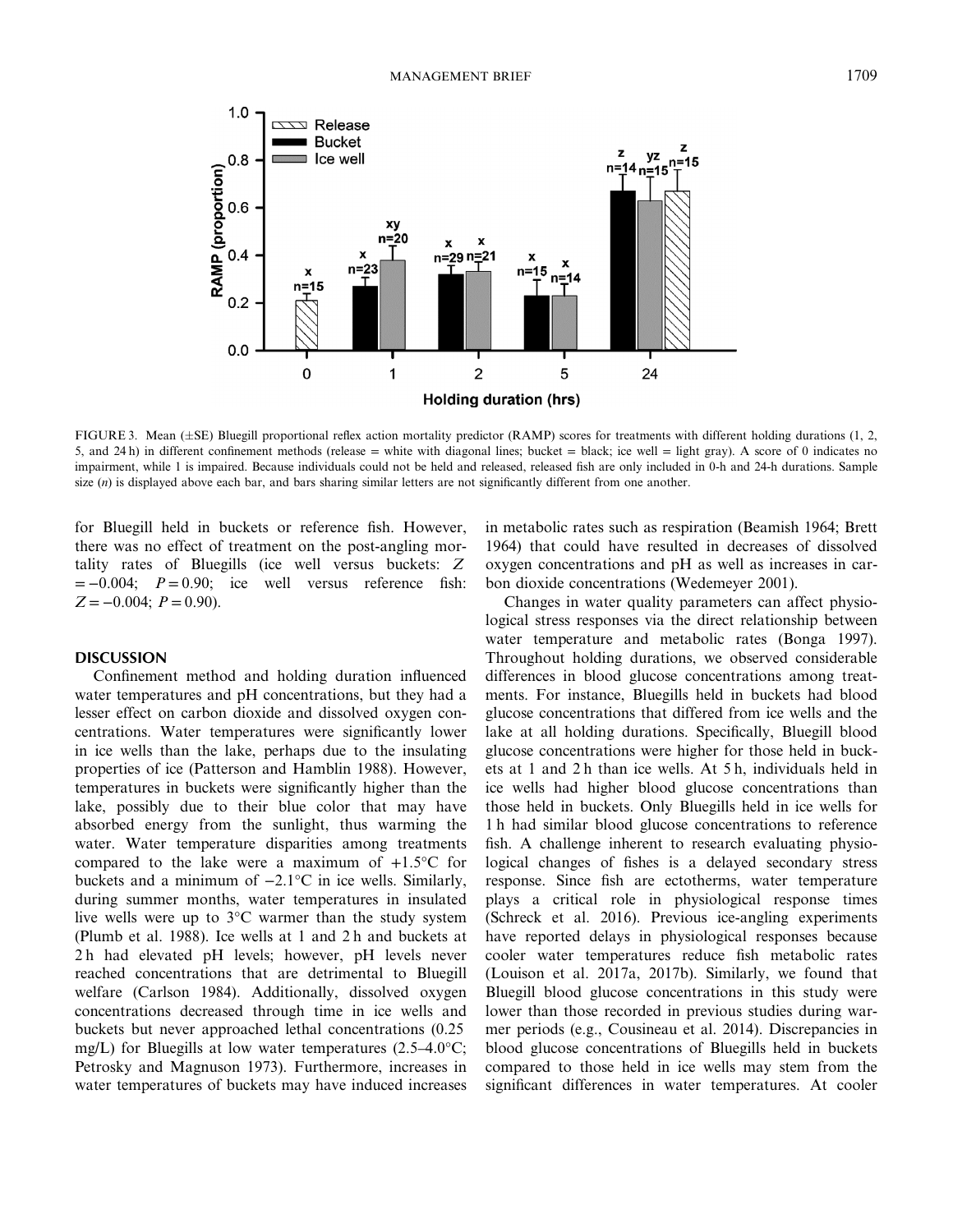water temperatures, fish experience reductions in the magnitude of physiological changes as well as delays in stress responses, such as blood glucose and plasma cortisol (Barton and Schreck 1987; Lankford et al. 2003). Therefore, the increased water temperatures in buckets could have decreased the delay in the blood glucose response observed in Bluegills held in colder ice wells. Although we observed variability in blood glucose responses of Bluegills held in different confinement methods, differences in plasma cortisol concentrations were not as prevalent. Challenges associated with extracting a large enough blood sample for whole-blood glucose and plasma cortisol analysis limited our sample size for plasma cortisol, and that limited our ability to conduct meaningful statistical analysis. Additionally, biochemical and physiological responses to stressors do not simultaneously increase and decrease with exposure to stressors. Thus, physiological responses (e.g., blood glucose and plasma cortisol) portray the collective response associated with angling, confinement, and holding. Consequently, peaks in whole-blood glucose concentrations could partially be due to a delayed response from angling stress or stressors associated with confinement method and holding duration. In regard to physiological stress responses, our findings are consistent with previous research on ice-angled Bluegills (Louison et al. 2017b) and other species such as Northern Pike *Esox lucius* (Louison et al. 2017a). The reduced stress responses observed in our study suggest that Bluegills caught and released via ice angling are less susceptible to detrimental physiological responses than those caught during warmer months.

Reflex action mortality predictors have become a popular tool among researchers for the rapid assessment of postcapture fish vitality (i.e., the capacity for survival) by quantitatively linking the reflex stress response to fitness outcomes (Davis 2007, 2010). From a practical perspective, RAMP measures the impairment of normal reflexes that provide a measure of vitality (Davis 2005). The premise behind the reflex impairment method is that stress state and likelihood for postrelease mortality can be predicted by noting the absence or presence of specific organismal reflexes that are normally expressed in unstressed individuals (Davis 2005). Reflex action mortality predictors scores of Bluegills showed no variation among the designated holding durations. However, we did observe higher RAMP scores for Bluegills held for the 24-h mortality assessment, suggesting that holding fish for extended durations under the ice can result in altered behavior possibly due to increased stress. Bluegills may be held for extended periods by recreational or tournament ice anglers who are culling fish with the goal of acquiring the largest fish for their bag. Live-release ice-fishing tournaments are widespread in many northern states, such as Michigan (e.g., the Reel Fun Ice Fishing Tournament in Grand

Lake), New York (e.g., the Northern Challenge Fishing Derby in Tupper Lake), and Minnesota (e.g., the Brainerd Jaycees Ice Fishing Extravaganza in Gull Lake). Prolonged holding during these live-release ice-angling events may unintentionally increase fish stress and mortality, circumventing their fundamental goal of successful release.

We observed no immediate mortality  $(0, 1, 2, \text{ or } 5 \text{ h})$ and minimal delayed mortality (2 individuals; 24 h) associated with ice-angled Bluegills. The two mortalities that did occur were both confined in an ice well. Previous research on catch-and-release Bluegills during the summer months suggests that the highest water temperatures produce the greatest number of mortalities (Cooke et al. 2003; Gingerich et al. 2007). Similarly, increases in Largemouth Bass (Ostrand et al. 2011; Sylvia and Weber 2019), Walleye (Loomis et al. 2013), and Sockeye Salmon *Oncorhynchus nerka* (Gale et al. 2011) angling mortalities have been attributed to increases in water temperatures. In the current study, ice wells had significantly lower water temperatures than buckets and the lake at all holding durations. The reduction in water temperature from the lake to the ice wells may have reduced the ability of Bluegills to adequately acclimate its metabolic functions, as Bluegill acclimation at lower temperatures  $( $5^{\circ}$ C)$  is repressed (Roots and Prosser 1962). Similarly, Suski and Ridgway (2009) found metabolic responses of centrarchids are reduced during winter. The lower water temperatures found in the ice wells may also promote cold shock stress, where a fish experiences a rapid decrease in water temperature that results in cascading physiological stress responses and potentially death (Donaldson et al. 2008). Therefore, confinement methods such as ice wells that result in colder water temperatures during ice angling may increase Bluegill stress associated with catch-and-release angling.

In the current study, we found differences in water quality parameters and physiological stress responses across confinement methods. However, our results may have been influenced by several factors. For instance, differences in body size can affect the physiological stress response of fish (Meka and McCormick 2004; Brownscombe et al. 2014). The influence of fish size on physiological stress responses was not evaluated in this study due to the lack of variability of fish length (average TL  $= 167$  mm; SD  $= 16$ ; a Bluegill population with more variable size structure may display differences in stress responses. Secondary stress responses such as blood glucose and lactate typically peak following 1 h after exposure to a stressor in fishes (Bracewell et al. 2003; Jentoft et al. 2005; Suski et al. 2007). Therefore, our measurements of blood glucose levels in reference fish may have been biased low. However, indicators of the primary stress response, such as plasma cortisol, are generally not delayed (Schreck et al. 2016), giving us a reliable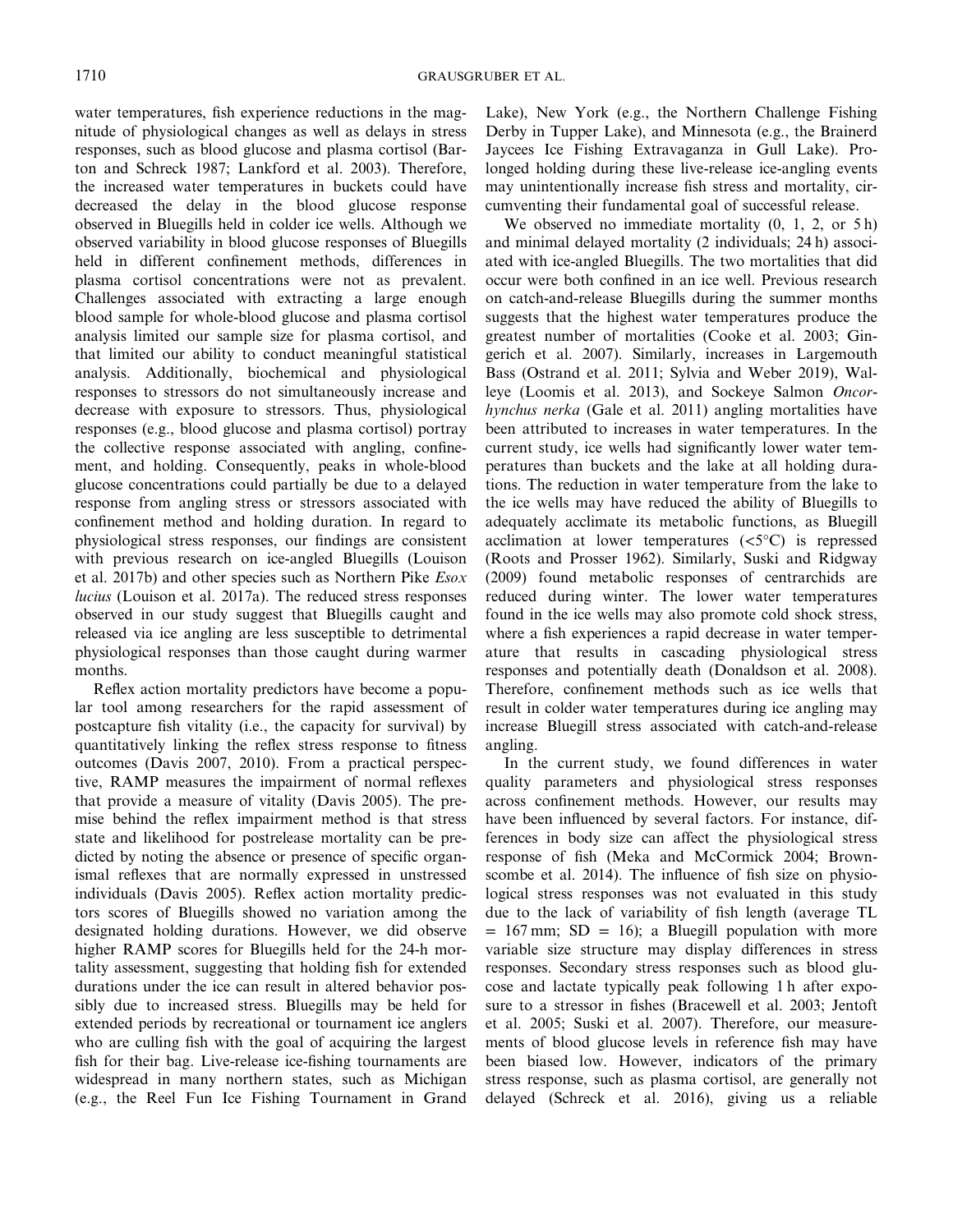measurement of reference fish stress associated with angling. Air temperatures during this study were mild, and temperatures during ice-angling events are often much colder. Decreased temperatures during ice angling could affect the water quality parameters in the confinement methods, ultimately influencing Bluegill stress physiology and mortality. For example, cold shock stress may be more prevalent in colder temperatures, as water in a confinement method may be close to or at freezing temperatures. Future research evaluating colder temperatures during ice angling may be beneficial.

Reductions in Bluegill bag limits to improve size structure (Beard et al. 1997; Reed and Parsons 1999; Edison et al. 2006; Rypel 2015) may promote angler culling. However, variations in Bluegill confinement method and holding duration before culling may influence the survival of released Bluegills after ice angling We observed differences in water quality parameters (e.g., water temperature and pH) and Bluegill physiological parameters (e.g., whole-blood glucose) using different confinement methods and durations. Changes in water quality parameters, especially water temperature, can have a cascading effect on metabolic rates and physiological responses that may influence mortality. Understanding the influence of confinement method on catch-and-release angling has the potential to improve Bluegill fisheries management practices by increasing the survival rates of culled individuals. Our results suggest that buckets are a favorable confinement method compared to ice wells. Holding Bluegills in ice wells may expose fish to low water temperatures that negatively influence physiological stress responses. However, it appears that culled ice-angled Bluegill survival is high regardless of confinement method or duration.

## **ACKNOWLEDGMENTS**

We thank Dr. Adelman at Iowa State University for processing plasma cortisol samples. We additionally thank the students in the fish physiology course who helped with angling efforts. The use of trade names does not imply endorsement. This work was supported by the Harmon Professorship in the Department of Natural Resource Ecology and Management at Iowa State University. There is no conflict of interest declared in this article.

#### **ORCID**

Stephen J. Grausgruber **https://orcid.org/0000-0003-**2601-7313

Emily E. Grausgruber **b** https://orcid.org/0000-0002-4743-0935

Michael J. Weber **https://orcid.org/0000-0003-0430-3087** 

### **REFERENCES**

- Arlinghaus, R., S. J. Cooke, J. Lyman, D. Policansky, A. Schwab, C. Suski, S. G. Sutton, and E. B. Thorstad. 2007. Understanding the complexity of catch and release in recreational fishing: an integrative synthesis of global knowledge from historical, ethical, social, and biological perspectives. Reviews in Fisheries Science 15:75–167.
- Ball, E. E., and M. J. Weber. 2017. Validating a diabetic glucose meter to assess Walleye glucose concentrations. North American Journal of Aquaculture 79:245–249.
- Barcellos, L. J. G., L. C. Kreutz, R. M. Quevedo, J. G. S. Rosa, G. Koakoski, L. Centenaro, and E. Pottker. 2009. Influence of color background and shelter availability on Jundiá (*Rhamdia quelen*) stress response. Aquaculture 288:51–56.
- Bartholomew, A., and J. A. Bohnsack. 2005. A review of catch-andrelease angling mortality with implications for no-take reserves. Reviews in Fish Biology and Fisheries 15:129–154.
- Barton, B. A., and C. B. Schreck. 1987. Metabolic cost of acute physical stress in juvenile steelhead. Transactions of the American Fisheries Society 116:257–263.
- Beamish, F. W. H. 1964. Respiration of fishes with special emphasis on standard oxygen consumption: II. Influence of weight and temperature on respiration of several species. Canadian Journal of Zoology 42:177–188.
- Beard, T. D. Jr., M. T. Drake, J. E. Breck, and N. A. Nate. 1997. Effects of simulated angling regulations on stunting in Bluegill populations. North American Journal of Fisheries Management 17:525–532.
- Beard, T. D. Jr., and T. E. Essington. 2000. Effects of angling and life history processes on Bluegill size structure: insights from an individual-based model. Transactions of the American Fisheries Society 129:561–568.
- Bettinger, J. M., J. R. Tomass, and J. J. Isely. 2005. Hooking mortality and physiological responses of Striped Bass angled in freshwater and held in live-release tubes. North American Journal of Fisheries Management 25:1273–1280.
- Bettoli, P. W., and R. S. Osborne. 1998. Hooking mortality and behavior of Striped Bass following catch and release angling. North American Journal of Fisheries Management 18:609–615.
- Bieber, J. F., M. J. Louison, J. A. Stein, and C. D. Suski. 2019. Impact of ice-angling and handling on swimming performance in Bluegill and Largemouth Bass. North American Journal of Fisheries Management 39:1301–1310.
- Bonga, W. S. E. 1997. The stress response in fish. Physiological Reviews 77:591–625.
- Bracewell, P., I. G. Cowx, and R. F. Uglow. 2003. Effects of handling and electrofishing on plasma glucose and whole blood lactate of *Leuciscus cephalus*. Journal of Fish Biology 64:65–71.
- Brett, J. R. 1964. The respiratory metabolism and swimming performance of young Sockeye Salmon. Journal of the Fisheries Board of Canada 21:1183–1226.
- Brill, R., P. Bushnell, S. Schroff, R. Seifert, and M. Galvin. 2008. Effects of anaerobic exercise accompanying catch-and-release fishing on blood-oxygen affinity of the Sandbar Shark (*Carcharhinus plumbeus*, Nardo). Journal of Experimental Marine Biology and Ecology 354:132–143.
- Brownscombe, J. W., K. Marchand, K. Tisshaw, V. Fewster, O. Groff, M. Pichette, M. Seed, L. F. G. Gutowsky, A. D. M. Wilson, and S. J. Cooke. 2014. The influence of water temperature and accelerometer-determined fight intensity on physiological stress and reflex impairment of angled Largemouth Bass. Conservation Physiology 2(1):cou057.
- Caldwell, C. A., and J. Hinshaw. 1994. Physiological and haematological responses in Rainbow Trout subjected to supplemental dissolved oxygen in fish culture. Aquaculture 126:183–193.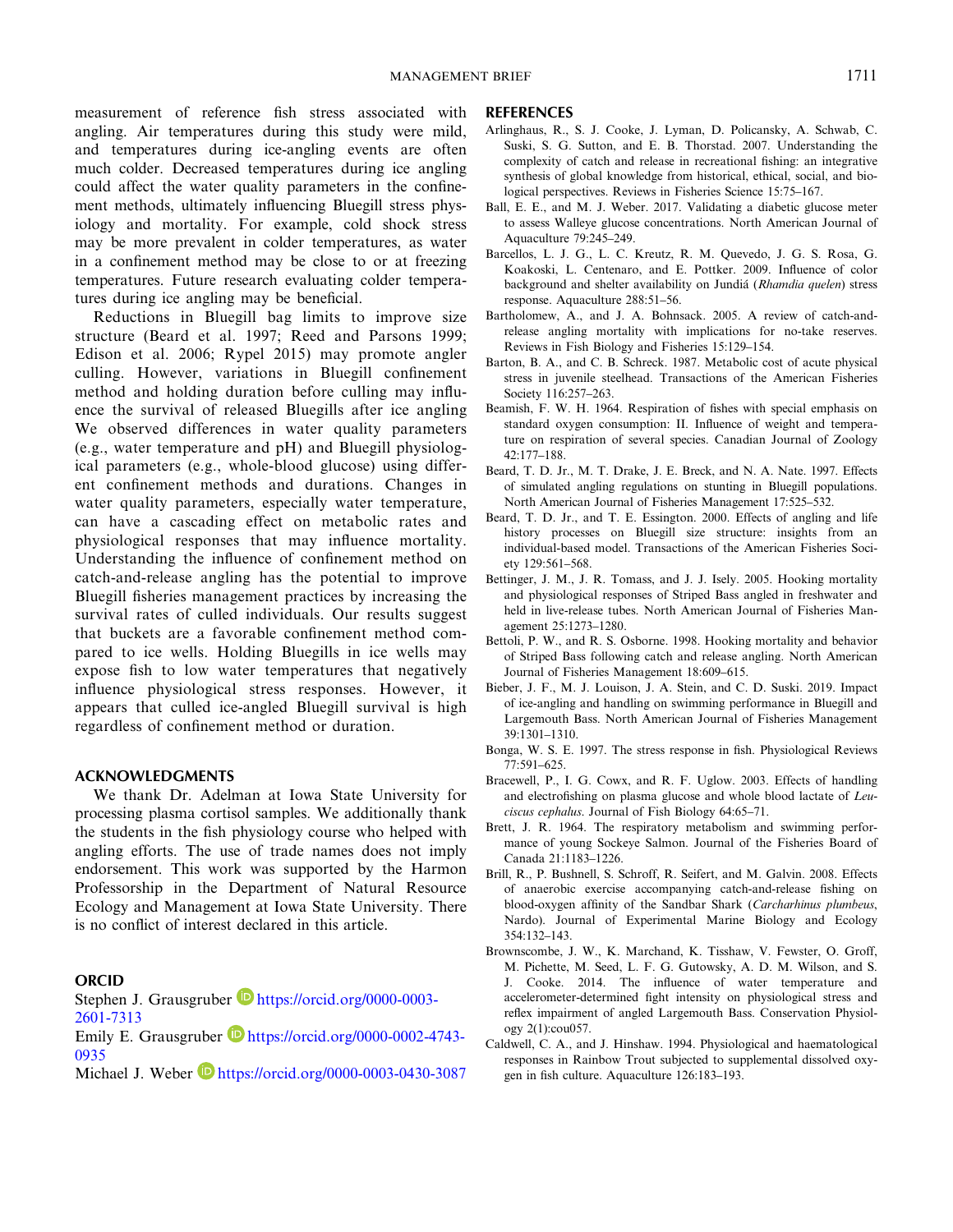- Carlson, R. W. 1984. The influence of pH, dissolved oxygen, suspended solids or dissolved solids upon ventilatory and cough frequencies in the Bluegill *Lepomis macrochirus* and Brook Trout *Salvelinus fontinalis*. Environmental Pollution Series A, Ecological and Biological 34:149–169.
- Chard, T. 1995. Laboratory techniques in biochemistry and molecular biology: an introduction to radioimmunoassay and related techniques. Elsevier Science, New York.
- Coble, D. W. 1988. Effects of angling on Bluegill populations: management implications. North American Journal of Fisheries Management 8:277–283.
- Cooke, S. J., and I. G. Cowx. 2004. The role of recreational fisheries in global fish crises. BioScience 54:857–859.
- Cooke, S. J., and H. L. Schramm. 2007. Catch-and-release science and its application to conservation and management of recreational fisheries. Fisheries Management and Ecology 14:73–79.
- Cooke, S. J., J. F. Schreer, D. H. Wahl, and D. P. Philipp. 2002. Physiological impacts of catch-and-release angling practices on Largemouth Bass and Smallmouth Bass. Pages 489–512 *in* D. P. Philipp and M. S. Ridgeway, editors. Black bass: ecology, conservation, and management. American Fisheries Society, Bethesda, Maryland.
- Cooke, S. J., C. D. Suski, B. L. Barthel, K. G. Ostrand, B. L. Tufts, and D. P. Philipp. 2003. Injury and mortality induced by four hook types on Bluegill and Pumpkinseed. North American Journal of Fisheries Management 23:883–893.
- Cooke, S. J., and C. D. Suski. 2005. Do we need species-specific guidelines for catch-and-release recreational angling to effectively conserve diverse fishery resources? Biodiversity and Conservation 14:195–1209.
- Cousineau, A., J. D. Midwood, K. Stamplecoskie, G. King, C. D. Suski, and S. J. Cooke. 2014. Diel patterns of baseline glucocorticoids and stress responsiveness in a teleost fish (Bluegill, *Lepomis macrochirus*). Canadian Journal of Zoology 92:417–421.
- Cowx, I. G. 2002. Recreational fishing. Pages 367–390 *in* P. B. J. Hart and J. D. Reynolds, editors. Handbook of fish biology and fisheries, volume 2. Blackwell Science, Oxford, UK.
- Crawford, S., and M. S. Allen. 2006. Fishing and natural mortality of Bluegills and Redear Sunfish at Lake Panasoffkee, Florida: implications for size limits. North American Journal of Fisheries Management 26:42–51.
- Davis, M. W. 2005. Behaviour impairment in captured and released Sablefish: ecological consequences and possible substitute measures for delayed discard mortality. Journal of Fish Biology 66:254–265.
- Davis, M. W. 2007. Simulated fishing experiments for predicting delayed mortality rates using reflex impairment in restrained fish. ICES (International Council for the Exploration of the Sea) Journal of Marine Science 64:1535–1542.
- Davis, M. W. 2010. Fish stress and mortality can be predicted using reflex impairment. Fish and Fisheries 11:1–11.
- Deroba, J. J., M. J. Hansen, N. A. Nate, and J. M. Hennessy. 2007. Temporal profiles of Walleye angling effort, harvest rate, and harvest in northern Wisconsin lakes. North American Journal of Fisheries Management 27:717–727.
- Donaldson, M. R., S. J. Cooke, D. A. Patterson, and J. S. Macdonald. 2008. Cold shock and fish. Journal of Fish Biology 73:1491–1530.
- Drake, M. T., J. E. Claussen, D. P. Phillip, and D. L. Pereira. 1997. A comparison of Bluegill reproductive strategies and growth among lakes with different fishing intensities. North American Journal of Fisheries Management 17:496–507.
- Edison, T. W., D. H. Wahl, M. J. Diana, D. P. Philipp, and D. J. Austen. 2006. Angler opinion of potential Bluegill regulations on Illinois lakes: effects of angler demographics and Bluegill population size structure. North American Journal of Fisheries Management 26:800–811.
- Gale, M. K., S. G. Hinch, E. J. Eliason, S. J. Cooke, and D. A. Patterson. 2011. Physiological impairment of adult Sockeye Salmon in fresh

water after simulated capture and release across a range of temperatures. Fisheries Research 112:85–95.

- Gingerich, A. J., S. J. Cooke, K. C. Hanson, M. R. Donaldson, C. T. Hasler, C. D. Suski, and R. Arlinghaus. 2007. Evaluation of the interactive effects of air exposure duration and water temperature on the condition and survival of angled and released fish. Fisheries Research 86:169–178.
- Goedde, L. E., and D. W. Coble. 1981. Effects of angling on a previously fished and an unfished warmwater fish community in two Wisconsin lakes. Transactions of the American Fisheries Society 110:594–603.
- Goeman, T. J. 1991. Walleye mortality during a live-release tournament on Mille Lacs, Minnesota. North American Journal of Fisheries Management 11:57–61.
- Grausgruber, E. E., and M. J. Weber. 2021. Effects of stocking transport duration on age-0 Walleye. Journal of Fish and Wildlife Management 12:70–82.
- Gravel, M. A., and S. J. Cooke. 2008. Severity of barotrauma influences the physiological status, post-release behavior, and fate of tournament-caught Smallmouth Bass. North American Journal of Fisheries Management 28:607–617.
- Hubert, W. A., and M. C. Quist. 2010. Inland fisheries management in North America. American Fisheries Society, Bethesda, Maryland.
- Isermann, D. A., and C. P. Paukert. 2010. Regulating harvest. Pages 185–206 *in* W. A. Hubert and M. C. Quist, editors. Inland fisheries management in North America. American Fisheries Society, Bethesda, Maryland.
- Isermann, D. A., D. W. Willis, D. O. Lucchesi, and B. G. Blackwell. 2005. Seasonal harvest, exploitation, size selectivity, and catch preferences associated with winter Yellow Perch anglers on South Dakota lakes. North American Journal of Fisheries Management 25:827–840.
- Jacobson, P. C. 2005. Experimental analysis of a reduced daily Bluegill limit in Minnesota. North American Journal of Fisheries Management 25:203–210.
- Jentoft, S., A. H. Aastveit, P. A. Torjesen, and O. Andersen. 2005. Effects of stress on growth, cortisol and glucose levels in non-domesticated Eurasian Perch *(Perca fluviatilis*) and domesticated Rainbow Trout (*Oncorhynchus mykiss*). Comparative Biochemistry and Physiology Part A: Molecular and Integrative Physiology 141:353–358.
- Kerr, S. J., and K. K. Kamke. 2003. Competitive fishing in freshwaters of North America. Fisheries 28:26–31.
- Krumholz, L. A. 1946. Rates of survival and growth of Bluegill yolk fry stocked at different intensities in hatchery ponds. Transactions of the American Fisheries Society 76:190–203.
- Kwak, T. J., and M. G. Henry. 1995. Largemouth Bass mortality and related causal factors during live-release fishing tournaments on a large Minnesota lake. North American Journal of Fisheries Management 15:621–630.
- Lankford, S. E., T. E. Adams, and J. J. Cech Jr. 2003. Time of day and water temperature modify the physiological stress response in Green Sturgeon, *Acipenser medirostris*. Comparative Biochemistry and Physiology Part A: Molecular and Integrative Physiology 135:291–302.
- Lenth, R. 2018. Emmeans: estimated marginal means, aka least-squares means. Available[: https://CRAN.R-project.org/package=emmeans.](: https://CRAN.R-project.org/package=emmeans. (March 2020).) [\(March 2020\)](: https://CRAN.R-project.org/package=emmeans. (March 2020).).
- Logan, J. M., M. J. Lawrence, G. E. Morgan, W. M. Twardek, R. J. Lennox, and S. J. Cooke. 2019. Consequences of winter air exposure on Walleye (*Sander vitreus*) physiology and impairment following a simulated ice-angling event. Fisheries Research 215:106–113.
- Loomis, J. H., H. L. Schramm Jr., B. Vondracek, P. D. Gerard, and C. J. Chizinski. 2013. Effects of simulated angler capture and live-release tournaments on Walleye survival. Transactions of the American Fisheries Society 142:868–875.
- Louison, M. J., C. T. Hasler, M. M. Fenske, C. D. Suski, and J. A. Stein. 2017a. Physiological effects of ice-angling capture and handling